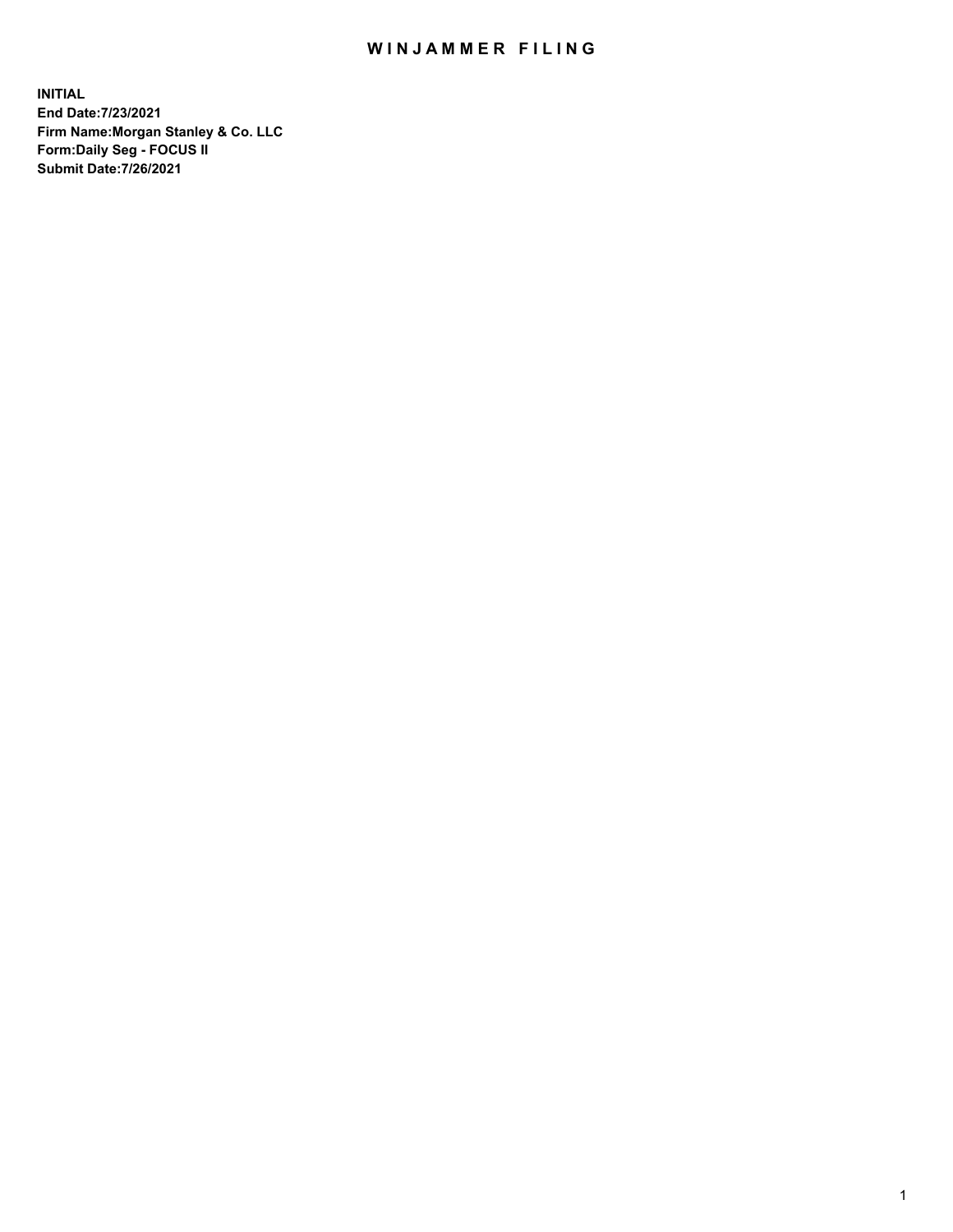**INITIAL End Date:7/23/2021 Firm Name:Morgan Stanley & Co. LLC Form:Daily Seg - FOCUS II Submit Date:7/26/2021 Daily Segregation - Cover Page**

| Name of Company                                                                                                                                                                                                                                                                                                                | Morgan Stanley & Co. LLC                                    |
|--------------------------------------------------------------------------------------------------------------------------------------------------------------------------------------------------------------------------------------------------------------------------------------------------------------------------------|-------------------------------------------------------------|
| <b>Contact Name</b>                                                                                                                                                                                                                                                                                                            | <b>Ikram Shah</b>                                           |
| <b>Contact Phone Number</b>                                                                                                                                                                                                                                                                                                    | 212-276-0963                                                |
| <b>Contact Email Address</b>                                                                                                                                                                                                                                                                                                   | lkram.shah@morganstanley.com                                |
| FCM's Customer Segregated Funds Residual Interest Target (choose one):<br>a. Minimum dollar amount: ; or<br>b. Minimum percentage of customer segregated funds required:% ; or<br>c. Dollar amount range between: and; or<br>d. Percentage range of customer segregated funds required between:% and%.                         | 235,000,000<br><u>0</u><br>0 <sup>0</sup><br>00             |
| FCM's Customer Secured Amount Funds Residual Interest Target (choose one):<br>a. Minimum dollar amount: : or<br>b. Minimum percentage of customer secured funds required:%; or<br>c. Dollar amount range between: and; or<br>d. Percentage range of customer secured funds required between: % and %.                          | 140,000,000<br><u>0</u><br>0 <sub>0</sub><br>0 <sub>0</sub> |
| FCM's Cleared Swaps Customer Collateral Residual Interest Target (choose one):<br>a. Minimum dollar amount: ; or<br>b. Minimum percentage of cleared swaps customer collateral required:% ; or<br>c. Dollar amount range between: and; or<br>d. Percentage range of cleared swaps customer collateral required between:% and%. | 92,000,000<br><u>0</u><br><u>00</u><br>00                   |

Attach supporting documents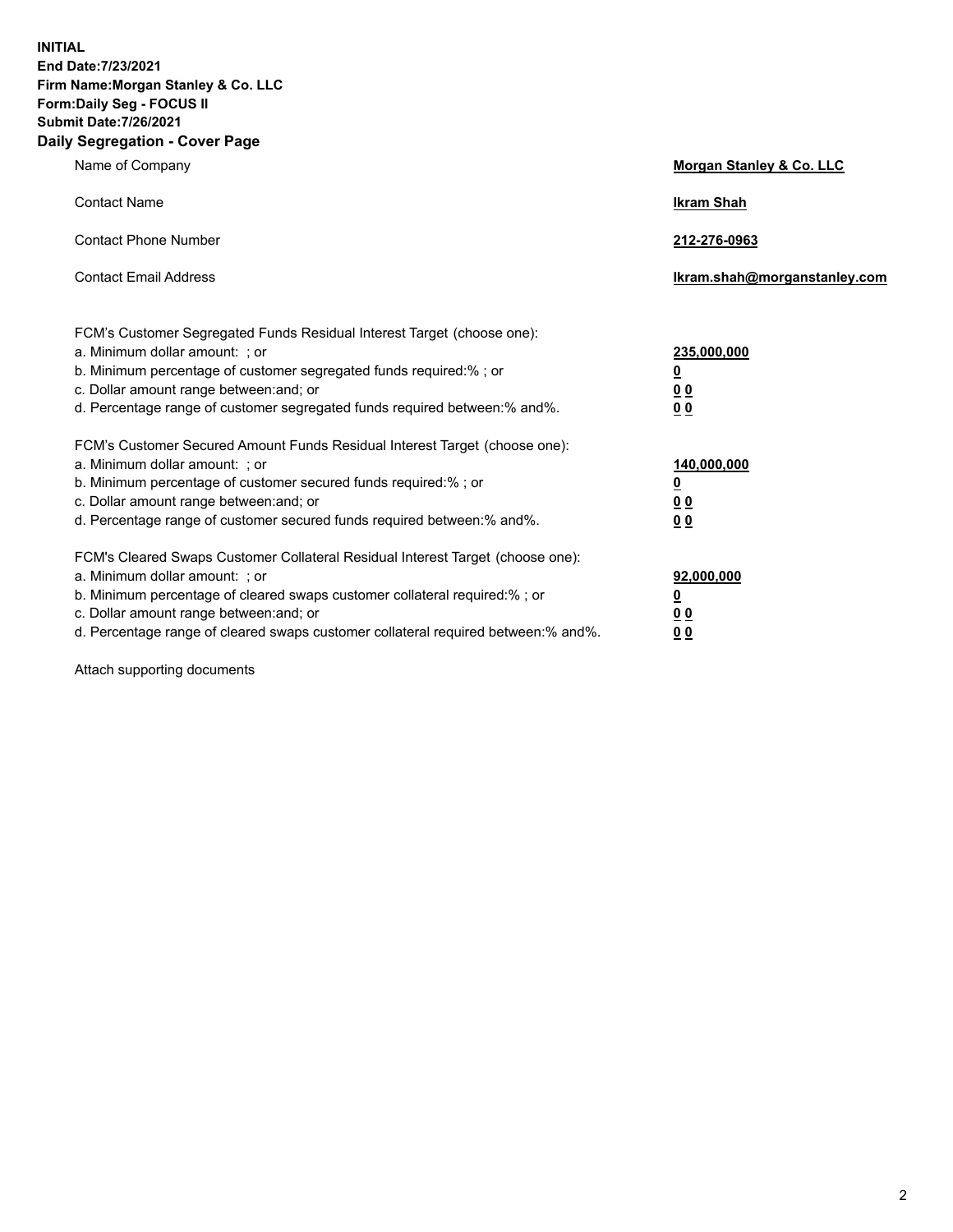## **INITIAL End Date:7/23/2021 Firm Name:Morgan Stanley & Co. LLC Form:Daily Seg - FOCUS II Submit Date:7/26/2021**

## **Daily Segregation - Secured Amounts**

Foreign Futures and Foreign Options Secured Amounts Amount required to be set aside pursuant to law, rule or regulation of a foreign government or a rule of a self-regulatory organization authorized thereunder 1. Net ledger balance - Foreign Futures and Foreign Option Trading - All Customers A. Cash **4,575,244,089** [7315] B. Securities (at market) **2,195,345,142** [7317] 2. Net unrealized profit (loss) in open futures contracts traded on a foreign board of trade **944,017,626** [7325] 3. Exchange traded options a. Market value of open option contracts purchased on a foreign board of trade **30,110,994** [7335] b. Market value of open contracts granted (sold) on a foreign board of trade **-18,726,898** [7337] 4. Net equity (deficit) (add lines 1. 2. and 3.) **7,725,990,953** [7345] 5. Account liquidating to a deficit and account with a debit balances - gross amount **26,834,507** [7351] Less: amount offset by customer owned securities **-24,963,525** [7352] **1,870,982** 6. Amount required to be set aside as the secured amount - Net Liquidating Equity Method (add lines 4 and 5) 7. Greater of amount required to be set aside pursuant to foreign jurisdiction (above) or line 6. FUNDS DEPOSITED IN SEPARATE REGULATION 30.7 ACCOUNTS 1. Cash in banks A. Banks located in the United States **206,522,973** [7500] B. Other banks qualified under Regulation 30.7 **373,443,966** [7520] **579,966,939** 2. Securities A. In safekeeping with banks located in the United States **757,646,973** [7540] B. In safekeeping with other banks qualified under Regulation 30.7 **43,134,286** [7560] **800,781,259** 3. Equities with registered futures commission merchants A. Cash **14,152,645** [7580] B. Securities **0** [7590] C. Unrealized gain (loss) on open futures contracts **-57,259** [7600] D. Value of long option contracts **0** [7610] E. Value of short option contracts **0** [7615] **14,095,386** [7620] 4. Amounts held by clearing organizations of foreign boards of trade A. Cash **0** [7640] B. Securities **0** [7650] C. Amount due to (from) clearing organization - daily variation **0** [7660] D. Value of long option contracts **0** [7670] E. Value of short option contracts **0** [7675] **0** [7680] 5. Amounts held by members of foreign boards of trade A. Cash **4,199,146,803** [7700] B. Securities **1,394,563,883** [7710] C. Unrealized gain (loss) on open futures contracts **944,074,885** [7720] D. Value of long option contracts **30,110,994** [7730]

- 
- 6. Amounts with other depositories designated by a foreign board of trade **0** [7760]
- 7. Segregated funds on hand **0** [7765]
- 8. Total funds in separate section 30.7 accounts **7,944,013,251** [7770]
- 9. Excess (deficiency) Set Aside for Secured Amount (subtract line 7 Secured Statement Page 1 from Line 8)
- 10. Management Target Amount for Excess funds in separate section 30.7 accounts **140,000,000** [7780]
- 11. Excess (deficiency) funds in separate 30.7 accounts over (under) Management Target **76,151,316** [7785]

**0** [7305]

[7354] **7,727,861,935** [7355]

**7,727,861,935** [7360]

[7530]

[7570]

 E. Value of short option contracts **-18,726,898** [7735] **6,549,169,667** [7740] **216,151,316** [7380]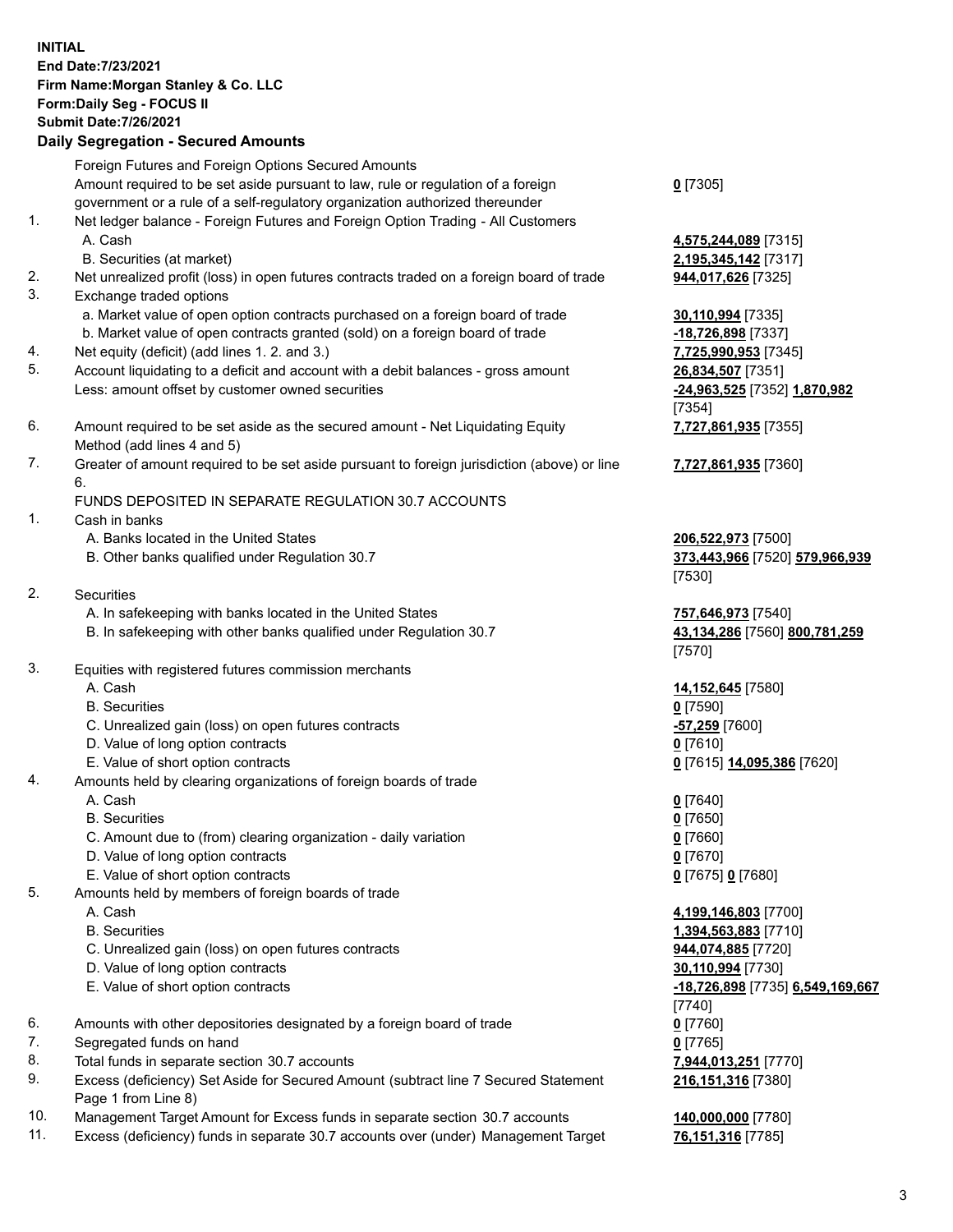**INITIAL End Date:7/23/2021 Firm Name:Morgan Stanley & Co. LLC Form:Daily Seg - FOCUS II Submit Date:7/26/2021 Daily Segregation - Segregation Statement** SEGREGATION REQUIREMENTS(Section 4d(2) of the CEAct) 1. Net ledger balance A. Cash **14,117,458,658** [7010] B. Securities (at market) **7,942,342,219** [7020] 2. Net unrealized profit (loss) in open futures contracts traded on a contract market **3,727,703,380** [7030] 3. Exchange traded options A. Add market value of open option contracts purchased on a contract market **1,097,816,123** [7032] B. Deduct market value of open option contracts granted (sold) on a contract market **-452,847,874** [7033] 4. Net equity (deficit) (add lines 1, 2 and 3) **26,432,472,506** [7040] 5. Accounts liquidating to a deficit and accounts with debit balances - gross amount **283,881,758** [7045] Less: amount offset by customer securities **-283,584,181** [7047] **297,577** [7050] 6. Amount required to be segregated (add lines 4 and 5) **26,432,770,083** [7060] FUNDS IN SEGREGATED ACCOUNTS 7. Deposited in segregated funds bank accounts A. Cash **3,167,322,473** [7070] B. Securities representing investments of customers' funds (at market) **0** [7080] C. Securities held for particular customers or option customers in lieu of cash (at market) **2,890,119,933** [7090] 8. Margins on deposit with derivatives clearing organizations of contract markets A. Cash **15,088,094,871** [7100] B. Securities representing investments of customers' funds (at market) **0** [7110] C. Securities held for particular customers or option customers in lieu of cash (at market) **4,673,227,066** [7120] 9. Net settlement from (to) derivatives clearing organizations of contract markets **-31,022,406** [7130] 10. Exchange traded options A. Value of open long option contracts **1,097,816,123** [7132] B. Value of open short option contracts **-452,847,874** [7133] 11. Net equities with other FCMs A. Net liquidating equity **8,019,168** [7140] B. Securities representing investments of customers' funds (at market) **0** [7160] C. Securities held for particular customers or option customers in lieu of cash (at market) **0** [7170] 12. Segregated funds on hand **378,995,220** [7150] 13. Total amount in segregation (add lines 7 through 12) **26,819,724,574** [7180] 14. Excess (deficiency) funds in segregation (subtract line 6 from line 13) **386,954,491** [7190] 15. Management Target Amount for Excess funds in segregation **235,000,000** [7194] **151,954,491** [7198]

16. Excess (deficiency) funds in segregation over (under) Management Target Amount Excess